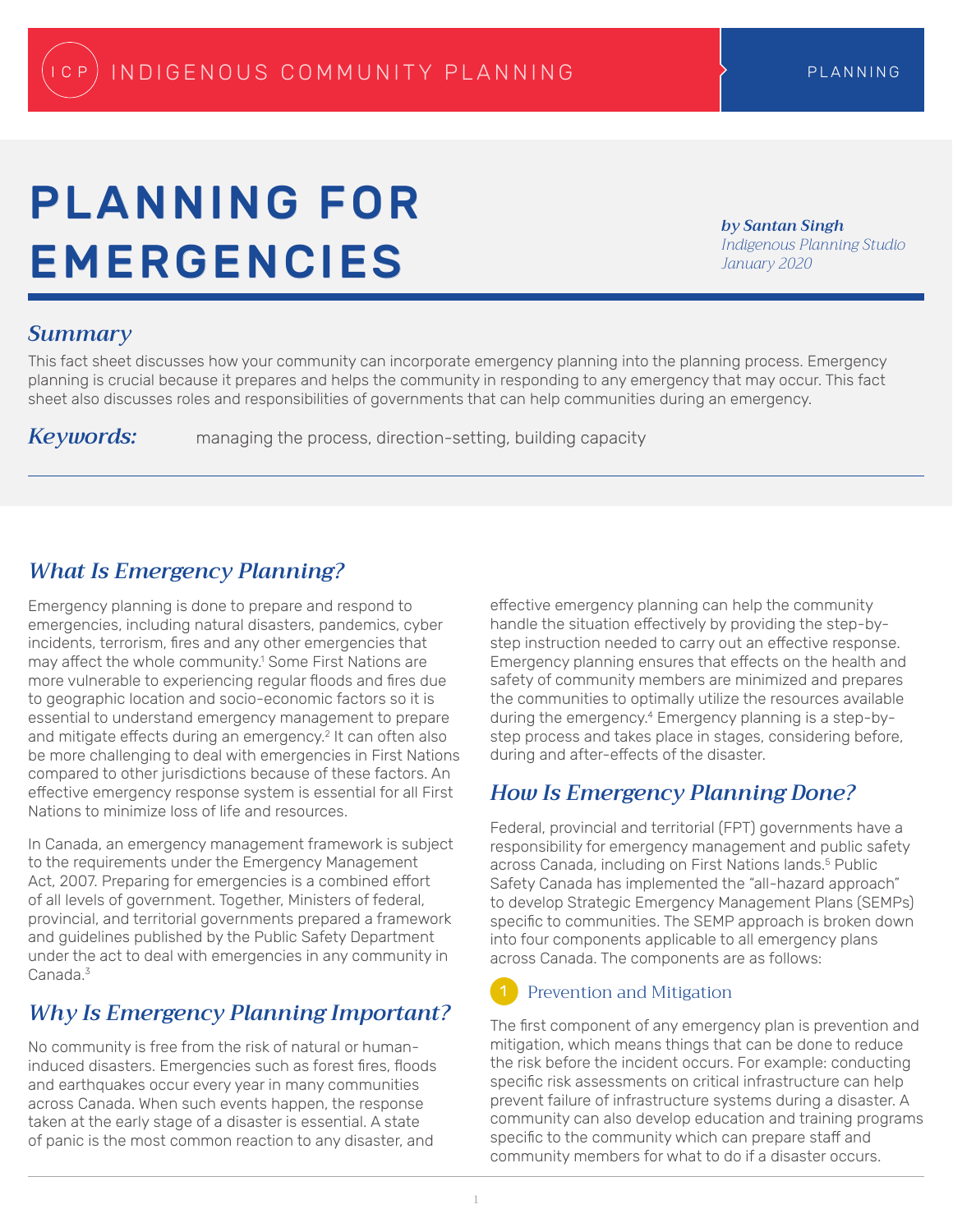## Preparedness

The second component is preparedness. Preparedness for an emergency includes conducting mock drills, training sessions, educating the community based on past experiences, and learning from other communvities. Community-specific programs can be arranged by adminstration to make sure that there are response plans in place specific to each possible emergency<sup>6</sup>. Emergency preparedness is a never-ending process and should include periodic reviews and regular testing. Preparedness helps administration avoid panic in the community and produce an adequate response during and after the disaster occurs.

# Response

The third component is a response, which is initiated after the emergency has occurred. The response should include practical strategies informed by the prevention and mitigation, and preparedness policies and experiences. Response strategies include defining roles and responsibilities of governments, post-incident analysis, and regular updates to the emergency management plan. The goal is to protect human life, infrastructure and community assets. An effective response also involves the assessment of immediate damage and seeking financial and social support as needed. The response teams are trained beforehand to deal with the situation in the most effective way.<sup>7</sup>

# Recovery

The last component of emergency management is recovery. Recovery involves the restoration of activities and operations back to normal as soon as possible. First Nations may need to get in contact with federal and provincial governments for financial support if needed. A community may also want to mobolize its members as volunteers to assist. Depending on the type of disaster, community members may be dealing with the effects of trauma. Federal guidelines state that authorities must provide counselling for those in need. After the recovery, authorities and communities should work together in putting together a 'lessons learned' document to inform responses to future disasters.<sup>8</sup>

These four components cover both natural and humaninduced hazards and disasters. By following these components, First Nations can develop SEMP for their community and manage disasters more effectively.

# *How Do You Develop a SEMP for your Community?*

The Strategic Emergency Management Plan developed by the federal government has five stages.

## Initiate 1

The first step involves identifying and selecting the planning team based on skills and experience. The team can be inter-



## *Figure 1 | Emergency Management Continuum. Source* (Public Safety Canada. "Emergency Management Planning Guide 2010-2012." Ottawa: Public Safety Canada, 2010. Accessed December 1, 2019. [https://www.publicsafety.gc.ca/cnt/rsrcs/pblctns/mrgnc-mngmnt-pnnng/](https://www.publicsafety.gc.ca/cnt/rsrcs/pblctns/mrgnc-mngmnt-pnnng/mrgnc-mngmnt-pnnng-eng.pdf) [mrgnc-mngmnt-pnnng-eng.pdf.](https://www.publicsafety.gc.ca/cnt/rsrcs/pblctns/mrgnc-mngmnt-pnnng/mrgnc-mngmnt-pnnng-eng.pdf))

departmental. This step involves establishing accountability and clearly defining the roles and responsibilities of the planning team members. Once the team is selected, a review of relevant existing legislation and policies is conducted. The team should also review existing emergency plans (if they exist) and identify the issues that need to be revised or updated. The last task of this stage is to develop a work plan which consists of realistic timelines, milestones, and assigned tasks. The team can also develop an initial budget to be used for later stages.9



This stage starts with an environmental scan which includes research about technology, economy, policies, demography and organizations. A SWOT (strengths, weaknesses, opportunities, threats) analysis can also be conducted. Through this background research, vulnerabilities to assets and areas within the community are identified. Vulnerabilities could include outdated emergency plans, insufficient support and lack of training. The last task of this stage is to identify, analyze and evaluate risks by conducting an all-hazard risk assessment.

For more information, see the *Conducting a SWOT Analysis* fact sheet*.*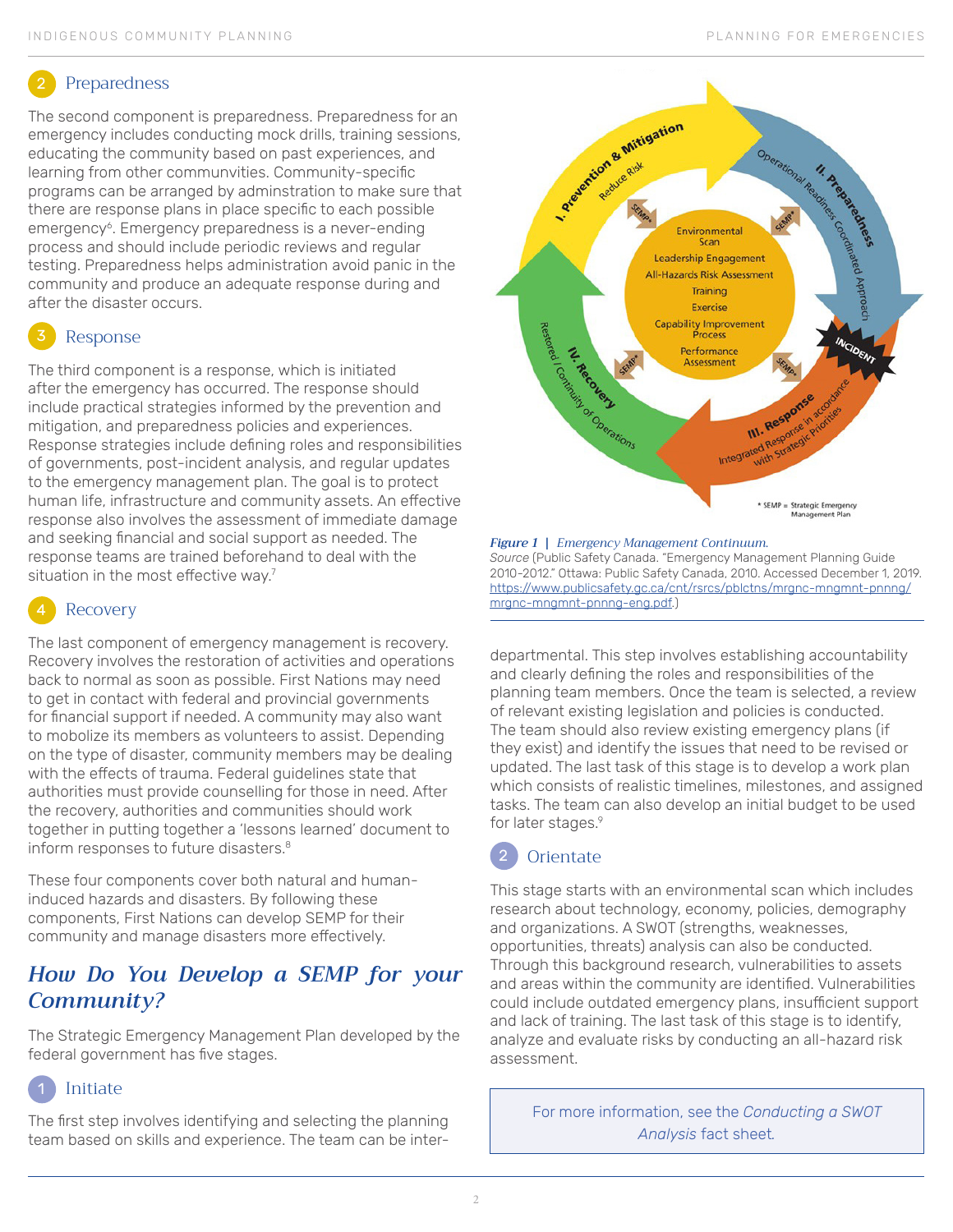Risk assessments consider natural hazards, intentional, and unintentional human actions. The analysis of a risk assessment includes understanding past studies and the impacts of the risk for all kinds of emergencies. The evaluation of a risk will help you categorize the risk into low, moderate or high-risk priority levels. By the end of this stage, the emergency plan has identified and evaluated the risks which the community is most likely to face.10

### Develop SEMP Building Blocks 3

This stage involves establishing an emergency management governance and establishing a senior management team, communication plan, legal services, and security. In this step, limitations and constraints are identified and the emergency management continuum discussed above is applied to identified risks. The outputs of this stage are specific plans that support SEMP and planning considerations that can be used in the implementation.<sup>11</sup>

#### Write the SEMP and Seek Approval 4

This stage involves writing a draft SEMP which should include risk assessment, roles and responsibilities, support and resource requirements, timelines, updated procedures and a list of key people who will carry out implementation. The plan goes for approval to senior management and after approval can move towards the implementation stage.



## *Figure 2 | Steps to develop a SEMP .*

5

*Source* (Public Safety Canada. "Emergency Management Planning Guide 2010-2012." Ottawa: Public Safety Canada, 2010. Accessed December 1, 2019. [https://www.publicsafety.gc.ca/cnt/rsrcs/pblctns/mrgnc-mngmnt-pnnng/](https://www.publicsafety.gc.ca/cnt/rsrcs/pblctns/mrgnc-mngmnt-pnnng/mrgnc-mngmnt-pnnng-eng.pdf) [mrgnc-mngmnt-pnnng-eng.pdf.](https://www.publicsafety.gc.ca/cnt/rsrcs/pblctns/mrgnc-mngmnt-pnnng/mrgnc-mngmnt-pnnng-eng.pdf))

## Implement, Execute and Maintain the SEMP

To implement the approved SEMP, the plan should be distributed to Chief and Council, band adminstration, and other people who have key roles and responsibilities defined earlier in the plan. The SEMP is an important resource and should be reviewed every two years.<sup>12</sup>

# *Who Can Help Your Community during an Emergency?*

Different organizations have specific roles and responsibilities during an emergency. According to the framework by the federal government, the following organizations have a responsibility when a community experiences an emergency.

## First Nation Governments 1

First Nation governments have a crucial role since they are responsible for the immediate response to an emergency. Public Safety Canada states that it is the responsibility of First Nation governments to keep their emergency plans revised and clear. First Nations governments can use local resources to handle the situation, and if the situation gets out of control, it is their responsibility to request funds from provincial or federal governments.

First Nations governments can also provide social supports including mental health, spiritual, and cultural supports to the community. First Nations governments are encouraged to incorporate Indigenous Knowledge in emergency planning if they choose.13 This can be carried out during any phase of the process.

## Federal Government  $\overline{2}$

The federal government helps to identify the risks to communities and public infrastructure. Public Safety Canada is responsible for making communities aware of all emergency plans developed by the federal government in all jurisdictions across Canada, including First Nations.14 The federal government also provides economic assistance to any community in need.

## Indigenous Services Canada (ISC) 3

The federal government provides financial assistance to First Nations through ISC's Emergency Management Assistance Program (EMAP). For example, during the 2011-12 Manitoba flood, EMAP assisted 27 First Nation communities with flood mitigation efforts, and helped evacuate 12 communities.15 The majority of funds go toward fixing infrastructure lost during a disaster. ISC follows the all-hazard approach and components defined in this factsheet. ISC also helps First Nations governments review and keep their SEMPs up to date.

#### Provincial and Territorial Governments 4

During an emergency, there may be a loss of housing and food sources, so provincial and territorial governments provide shelter and food to the affected people. ISC helps First Nations to decide what kinds of services the provincial government will offer during an emergency.16 Some provincial